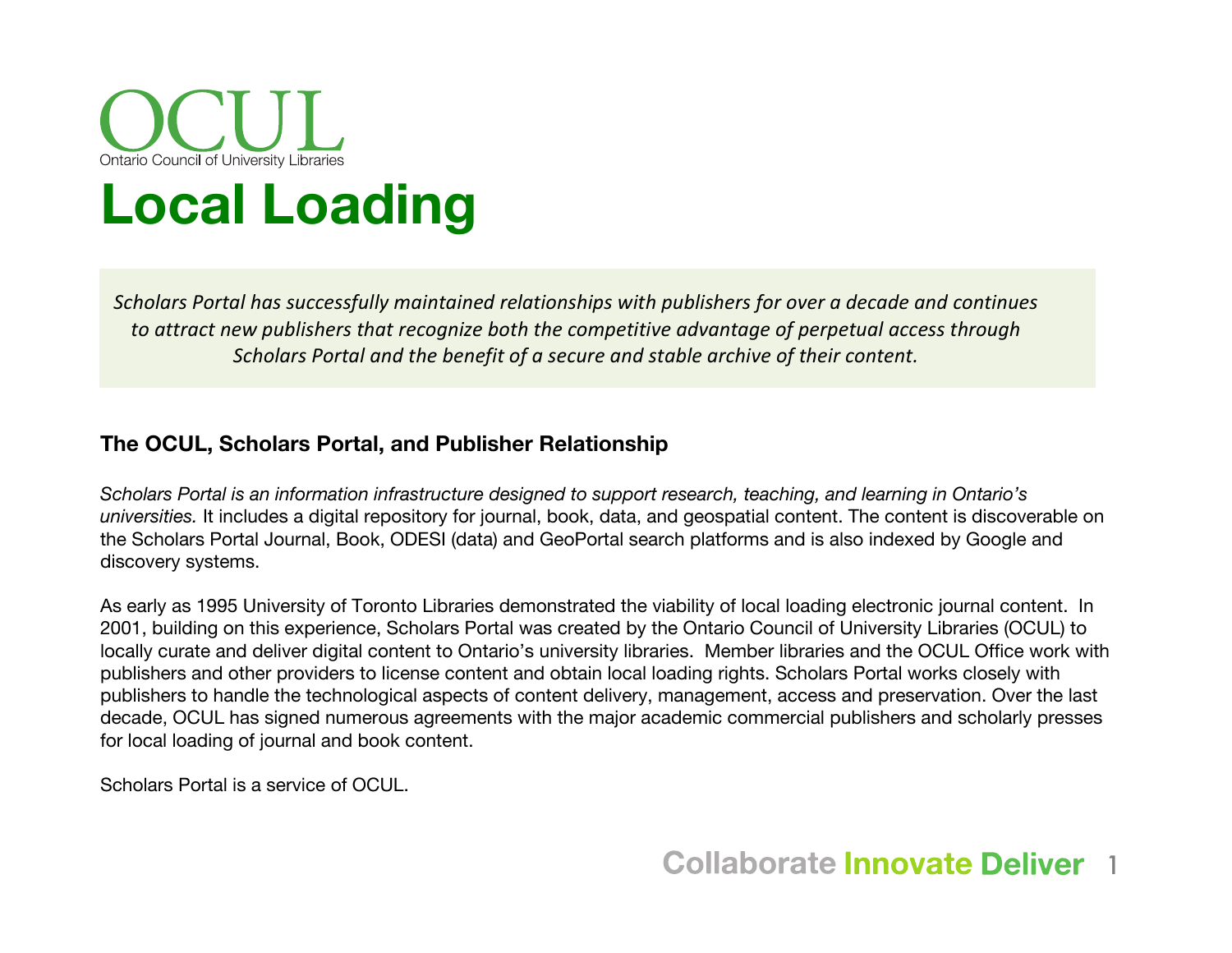• **Scholars Portal Journals** is a repository containing over 35 million full text articles drawn from over 14,000 journals with approximately 3000 articles added every day. The collection covers every academic discipline; from small societal publishers to the largest commercial academic, scientific and scholarly publishers. Many of the publisher agreements have been in place for over a decade. In addition to access on Scholars Portal Journals, content is also made available through links to publisher platforms.

> The Scholars Portal Publisher arrangement *has been mutually beneficial, providing easy, multi-publisher integrated access to full text articles for the Ontario university community. In* turn, publishers have seen increased use of their content from the secure, reliable Scholars *Portal digital repository and search platform.*

- **Scholars Portal Books** repository contains over 176,000 full-text books from commercial academic and scholarly publishers in addition to over 398,000 books from the Internet Archive Canadian Collection and government documents. Scholars Portal also distributes vendor supplied MARC records to OCUL libraries to enable discovery through library catalogues. MARC records are modified by Scholars Portal staff to provide vendor and Scholars Portal book URLs.
- **Scholars Portal Data and Geospatial** repositories contain thousands of specialized statistical, survey, and image data files available through the Scholars Portal ODESI and GeoPortal platforms.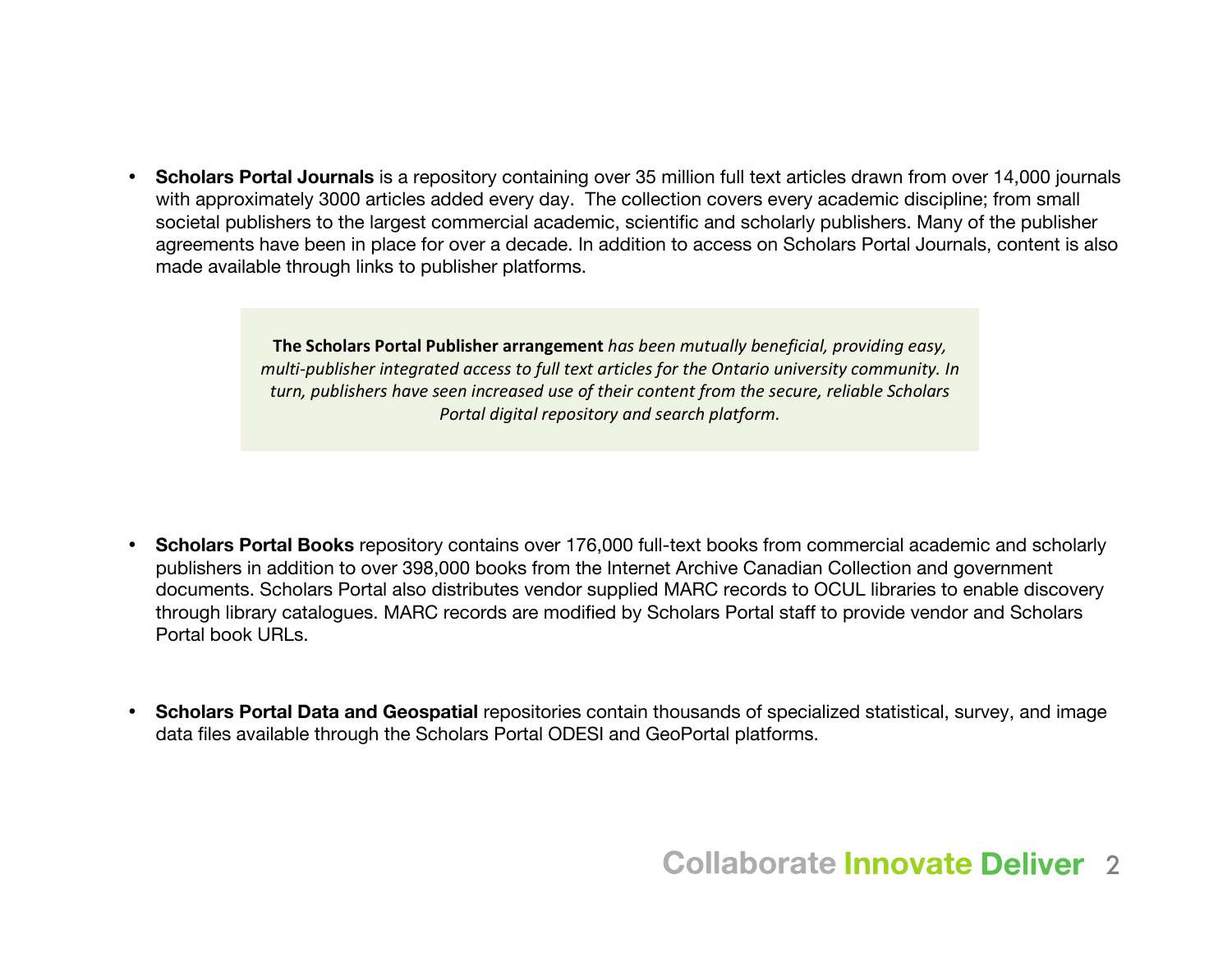#### **The Local Load Agreement**

*Local loading refers to the ability of Scholars Portal to keep a local copy of the full-text and/or metadata of licensed content on its servers, based at the University of Toronto, in perpetuity, for persistent access purposes. The objective is to obtain perpetual rights to archive the full text content and transform it, as technological standards change, to ensure access for future generations.* 

- OCUL has over a decade of experience licensing and providing secure repository and access tools and services to academic digital content of commercial and societal publishers. These resources have been negotiated and licensed through the OCUL consortium, the national Canadian Research Knowledge Network (CRKN) consortium, or by individual member institutions.
- The Local Load Agreement complements the content license by providing the rights for persistent, long-term archiving and access to licensed resources on Scholars Portal.
- Resources licensed for perpetual access will remain available on Scholars Portal in perpetuity.
- OCUL offers [model license](www.ocul.on.ca/node/114) language for both access and local load agreements. These model licenses can be used alone or in conjunction with vendor or consortia licenses offering maximum flexibility and security in ensuring and articulating proprietary rights.

**Find OCUL's model licenses:** www.ocul.on.ca/node/114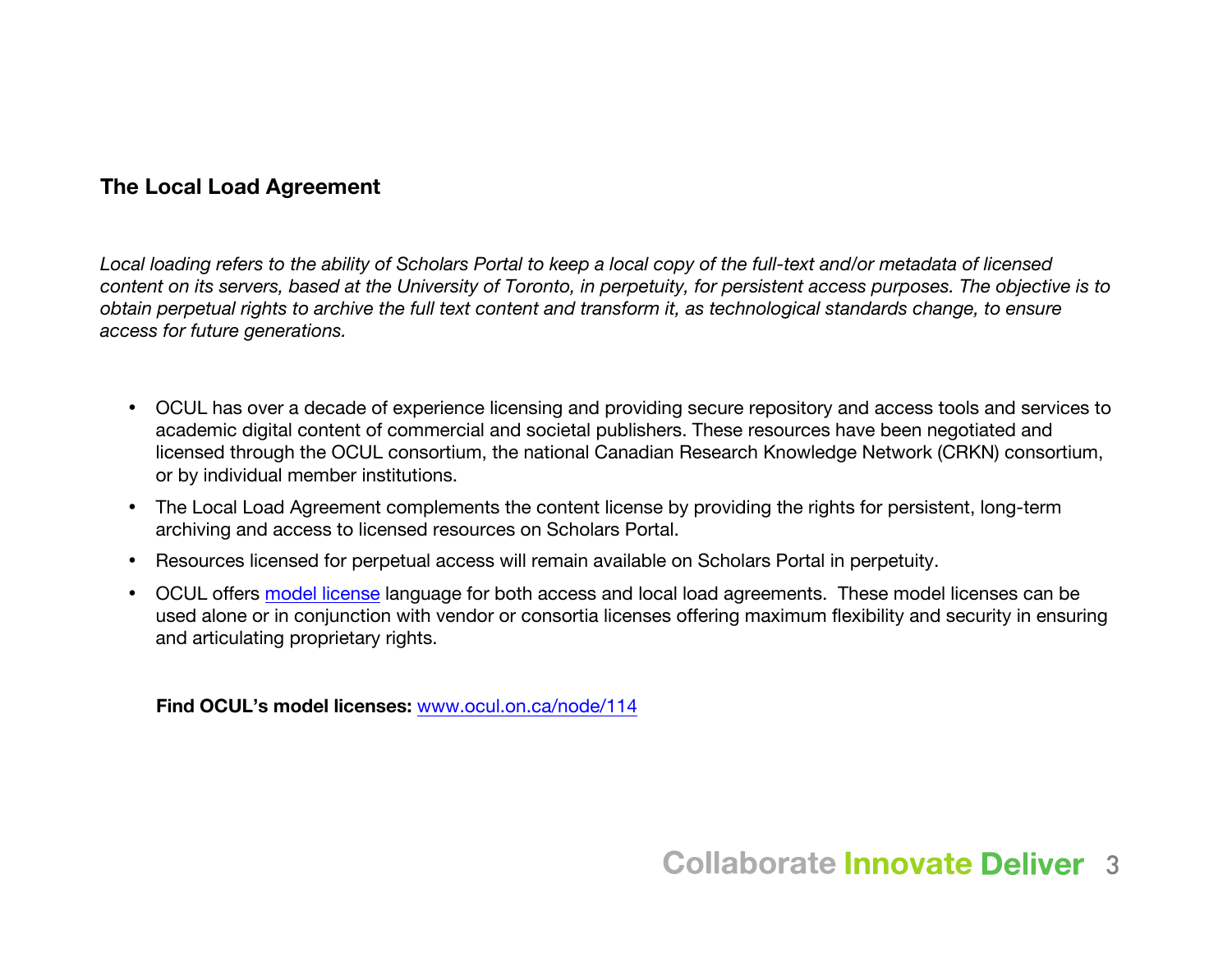#### **Scholars Portal Preservation and Security Commitment**

*Scholars Portal has developed processes and infrastructure based on sound preservation practices and the Open Archival Information System (OAIS) standard. Through active monitoring of our collection and the migration of endangered file formats over time, Scholars Portal is committed to the long-term preservation of the intellectual content of the objects in its archive.* 

As of February 2013, Scholars Portal Journals has been certified as a Trustworthy Digital Repository by the Center for Research Libraries, only the fourth organization in the world to achieve this goal.

Scholars Portal ensures the long-term viability and security of content in its care by:

- Maintaining an actively updated account of all articles archived in the platform. This accounting is specific at the file level, and all files in the archive are actively monitored to ensure they remain unchanged and uncorrupted.
- Tracking the history of preserved objects, and maintaining a record of any changes or processes that have acted on these files, thereby establishing their history and authenticity.
- Employing secure authentication and entitlement processes to restrict access to users at licensed institutions. Implementing Digital Rights Management on any entity when necessary to restrict the number of concurrent users or limit the type of use.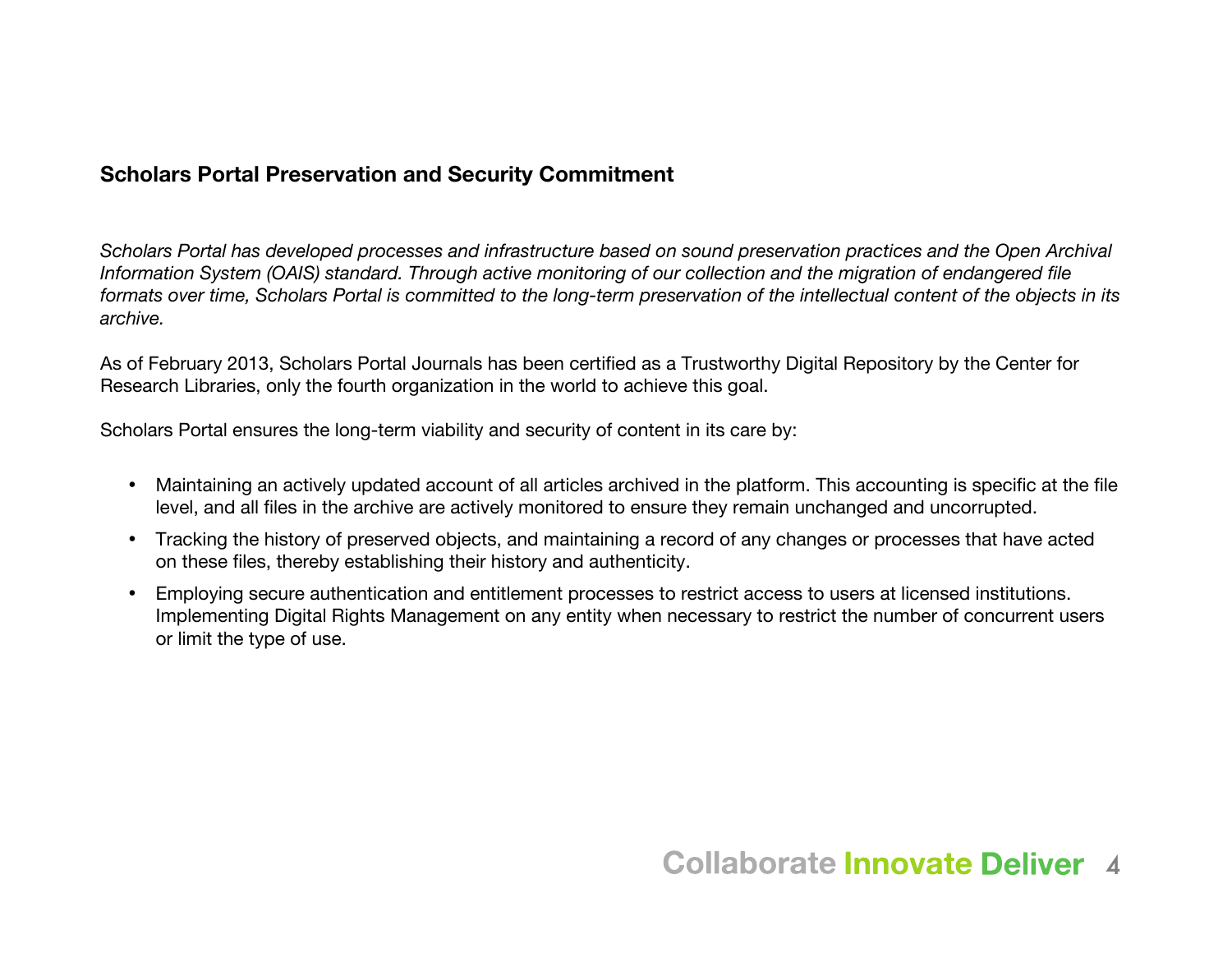#### **The Scholars Portal Technology Platform**

*Scholars Portal manages over 100 TB of publisher data on more than 50 servers.* 

- Our main data volumes reside on a storage area network (SAN) developed by Oracle. Multiple points of redundancy ensure the high availability of the content.
- Our data is subject to a rigorous backup regime, and copies of these backups are stored both on campus and at a secure remote facility.
- The OCUL and Scholars Portal offices, network and server room are housed in a restricted, secure access area at the University of Toronto Robarts Library.

*Scholars Portal Journals receives content from over 30 different sources; managing data feeds in both "push" (you send the data to the Scholars Portal Server) and "pull" (Scholars Portal downloads the data from your site) modes.* 

- All data transfers are done securely and managed separately for each publisher. All servers are maintained behind a secure firewall.
- The publisher's original data deposit is stored permanently at Scholars Portal.
- Each publisher dataset is transformed to a common metadata and full-text XML format and stored in our XML repository based on software from MarkLogic.

*The Scholars Portal team, consisting of a mix of librarians, programmers and systems support specialists, works in cooperation with IT specialists at the University of Toronto to ensure stable and secure access to publisher content.* 

- The University of Toronto network control center runs regular audits of all Scholars Portal servers, looking for vulnerabilities and abnormal traffic activity.
- Scholars Portal maintains their own server analytics to track changes in use over time.
- Scholars Portal uses Nagios for server uptime monitoring and systems staff is available on call 24 hours per day, 7 days per week.